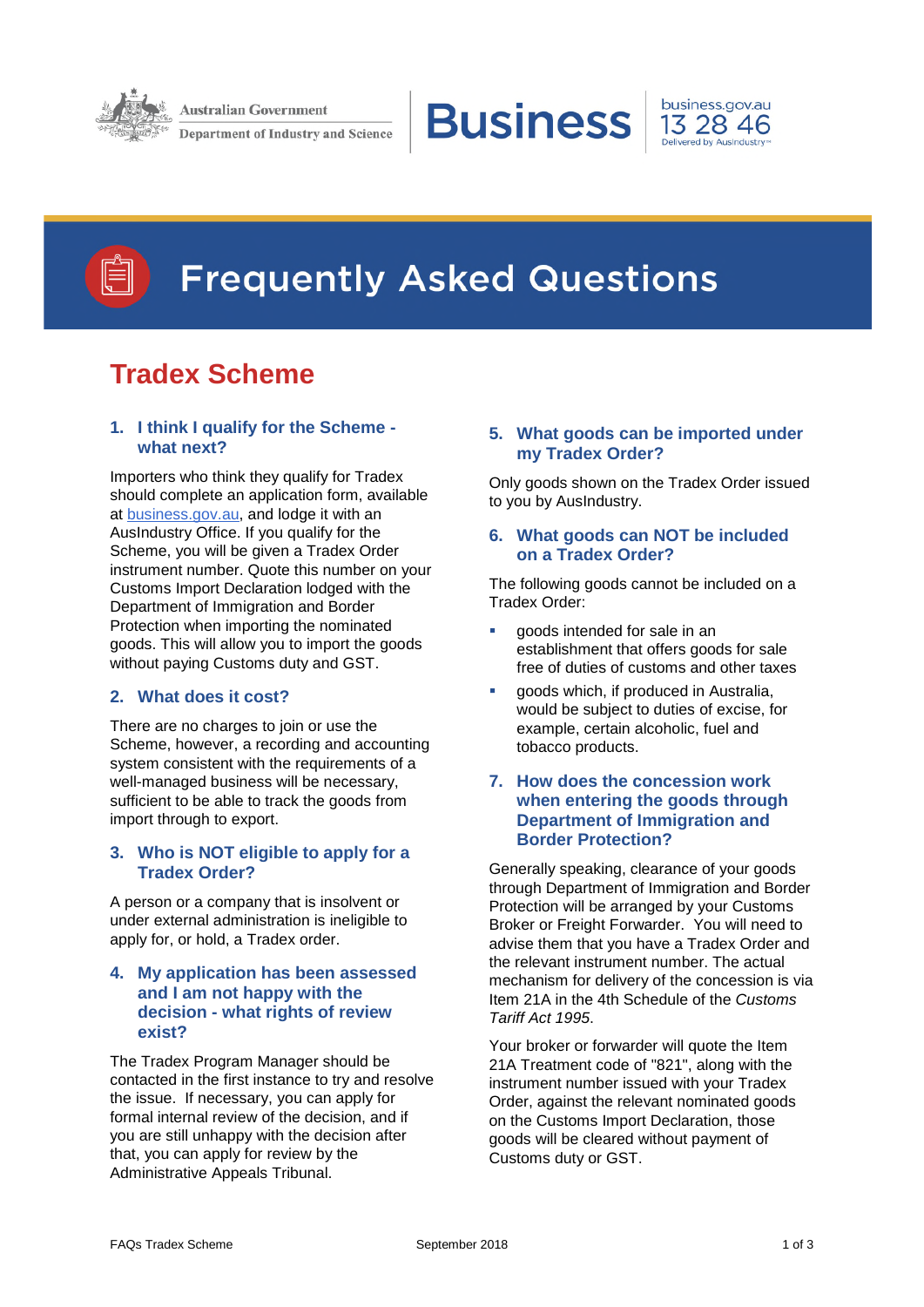# **8. Can I still claim the GST exemption, if my nominated goods attract a free rate of Customs duty (i.e. no Customs duty would have been payable)?**

Yes, you can still gain the GST exemption, however, the method of clearing the goods on the Customs Import Declaration will be slightly different. Your Customs Broker or Freight Forwarder should NOT use treatment code 821 or quote your Tradex instrument number, however, they will need to quote a GST exemption code of "421A" in the relevant GST section of the Declaration.

# **9. What if I only want to export a proportion of an import consignment?**

Your Tradex Order should only be used to clear goods that you subsequently intend to export. If, however, you are unsure as to how much of your consignment will be exported, you should discuss your circumstances with an AusIndustry Customer Service Manager. Generally speaking, an agreed method can be arranged to suit your particular circumstances and allow you to enter a proportion of your consignment under the Tradex Order.

# **10. What is Tradex duty?**

Tradex duty is an amount equivalent to the Customs duty that would have been payable on the imported goods but for the concession provided by the Tradex Scheme.

# **11. When am I liable to pay Tradex duty?**

Section 21 of the *Tradex Scheme Act, 1999* describes the circumstances under which Tradex duty is payable. These include, but are not limited to, the following circumstances. If the nominated goods:

- are consumed or used by the Tradex Order holder in Australia
- are disposed of or otherwise dealt with by the holder for the purpose of being used or consumed by another person in Australia
- **do not comply with any requirements of the** Tradex Regulations
- are not exported within one year (or within a further period approved by AusIndustry) after the goods have been entered for home consumption.

# **12. What does the term 'entered for home consumption' mean?**

The term is one used by the Department of Immigration and Border Protection (Customs) and essentially refers to completing a Customs Import Declaration for import consignments to obtain release of the goods from Customs control. When goods are landed in Australia from overseas, they remain under Customs control until all import requirements have been satisfied and authority is given for their release.

# **13. One requirement of the Tradex Scheme is that my nominated goods must be exported within 12 months. What happens if my circumstances change and I am unable to do so?**

You may apply to AusIndustry for an extension of time to export the goods. Any such application would need to set out the circumstances and likely time by which the goods will be exported. If the goods are ultimately not exported within the relevant time period, you will be liable for Tradex duty.

# **14. Who is responsible for ensuring compliance?**

The Scheme aims to reduce access and compliance costs to industry. It relies largely on self-assessment of your entitlement to access the Scheme, and you will also be required to self-assess any liability for payment of Tradex duty. Nonetheless, there are compliance mechanisms in place for the Scheme and also to imported goods generally. They are as follows:

- AusIndustry administers the Tradex Scheme, including compliance activity associated with any aspects of that Scheme, and collects any Tradex duty that may be due.
- **The Australian Department of Immigration** and Border Protection is responsible for the actual clearance of the goods into and out of Australia and any compliance associated with that activity.
- The Australian Taxation Office (ATO) is responsible for all matters relating to GST, including compliance in relation to GST on imported goods, although any GST payable on goods at the time of import is generally collected on behalf of the ATO by the Department of Immigration and Border Protection.